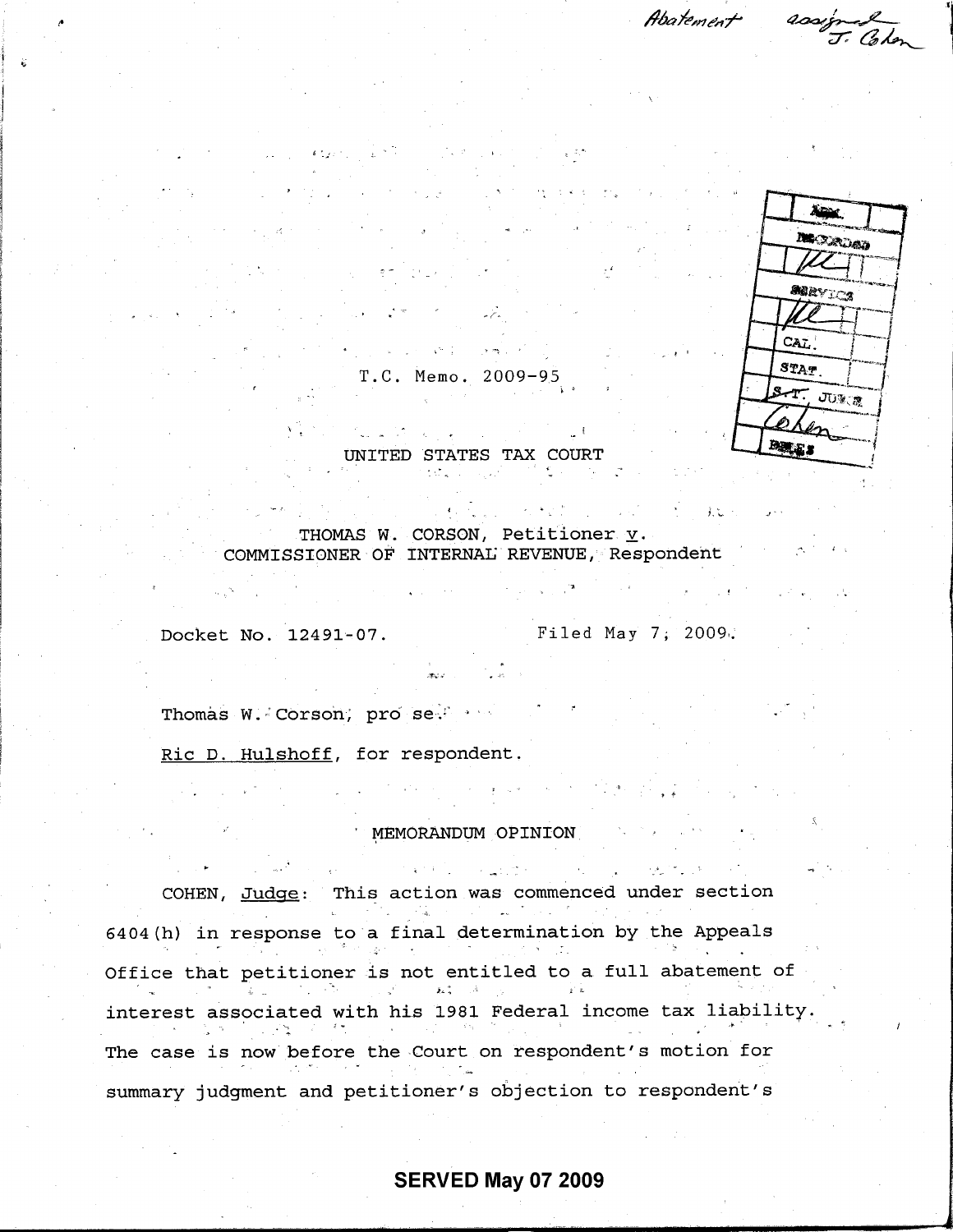motion for summary judgment. The issue for decision is whether the Appeals officer abused his discretion in rejecting in part petitioner's claim for abatement of interest. References to section-6404(a) and (b) are to the Internal Revenue Code in effect for the year in issue. References to section 6621(c) are **to section 6621** ( **c) after amendment** by the Tax **Reform Act of 1986 ,** Pub . $-L = 99 - 514$ , sec. 1511(a) and (c) (1), 100 Stat. 2744. References<sub>t</sub> to section 6404(e) are to section 6404(e) before amendment by the Taxpayer Bill of Rights 2 (TBOR 2), Pub. L. 104-168, sec. 301, 110 Stat. 1457 (1996). Unless otherwise stated, all other section references are to the Internal Revenue Code as amended, and all Rule references are to the Tax Court Rules of Practice and Procedure.

# Background

Petitioner resided in Arizona at the time his petition was filed.

During 1981, petitioner participated in a type of tax shelter limited partnership arrangement commonly referred to as "Elektra Hemisphere" . Petitioner and his then wife filed a joint Federal income tax return for 1981. Petitioner and his wife divorced in 1984 . The Internal Revenue Service (IRS) sent to petitioner and his ex-wife a joint notice of deficiency for 1981,<br>  $\mathbf{r} = \mathbf{r} + \mathbf{r} = \mathbf{r} + \mathbf{r}$ r in which it determined a \$21,711 deficiency that resulted largely from disallowance **of losses** relating to petitioner **'s investments**

- 2 -

L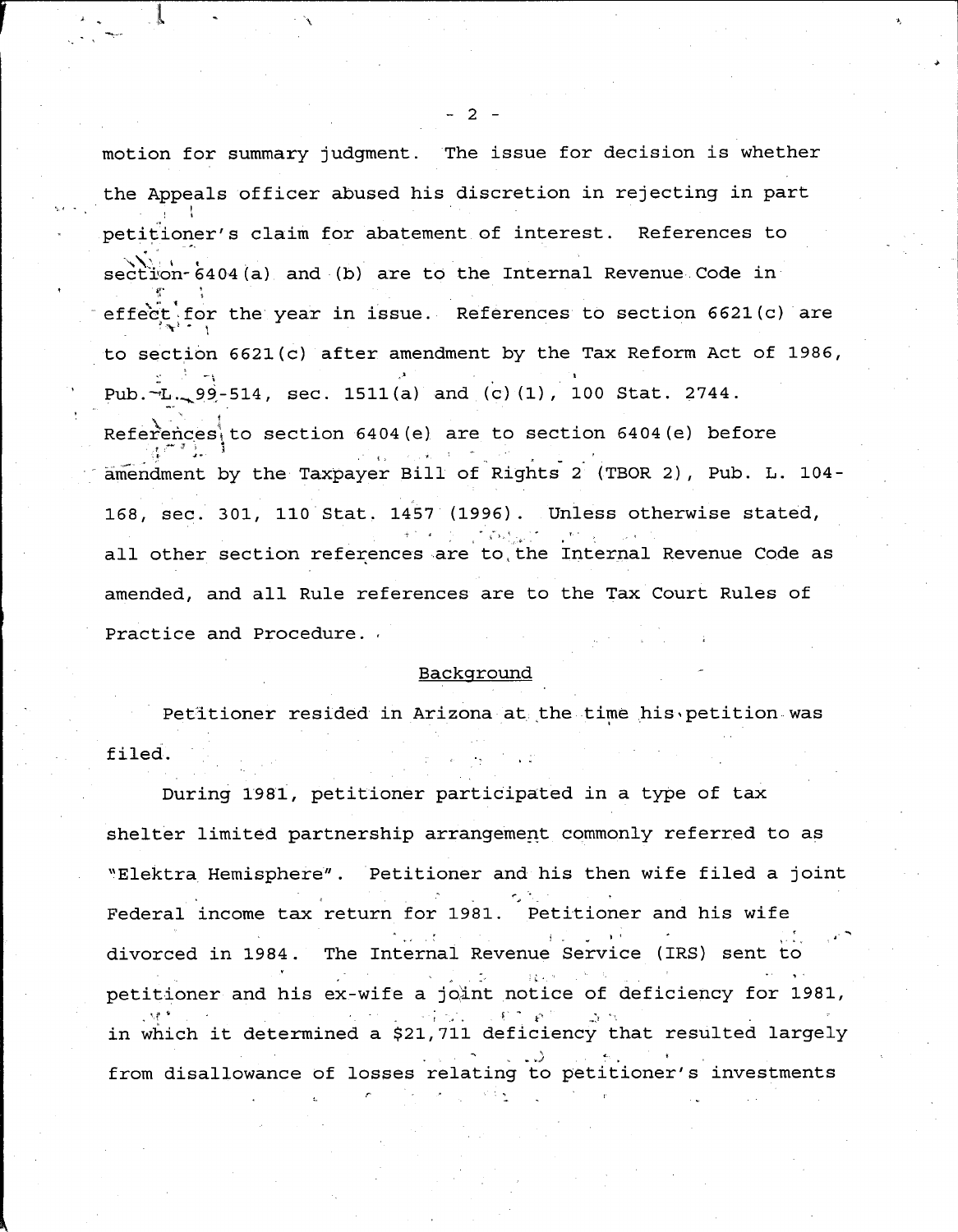in the tax shelter partnership arrangement\ Petitioner and his ex-wife filed a petition with this Court on July 15, 1985, contesting the notice . **of .deficiency . '**

A test case (Krause/Hildebrand test case) for the over 2,000 **Elektra Hemisphere related :cases** , **including** petitioner' **sEcase,** was litigated, and the Court held that the related investment losses were nondeductible. See Krause v Commissioner, '99 TFC. **132 (1992** ), **affd . sub nom ; Hild**e' **brandcv** . . **Commissioner** , **28 F .3d 1024** '( **10th Cir . 1994** ) . **On the basis** 'of **the** ' **resulting** Krause/Hildebrand test case decisions, petitioner and his ex-wife stipulated **an income** tax deficiency`of \$2l,711•for 1981 . Th parties reached a stipulated decision agreement that reflected this deficiency and, after application of section 6015(c), that petitioner and his ex-wife each owed one-half of the income tax deficiency **(\$10,855 .50 )**

The stipulated decision agreement also provided that interest would be assessed as provided by law on the deficiency and that petitioner waived the restrictions in section 6213(a)'--that prohibit assessment and collection of the deficiency andstatutory interest until the decision of the Court becomes final. The parties further stipulated that the deficiency was a substantial underpayment attributable to tax-motivated transactions (TMT), and thus the related interest was to be calculated by an increased rate pursuant to section  $6621(c)^{2+1}$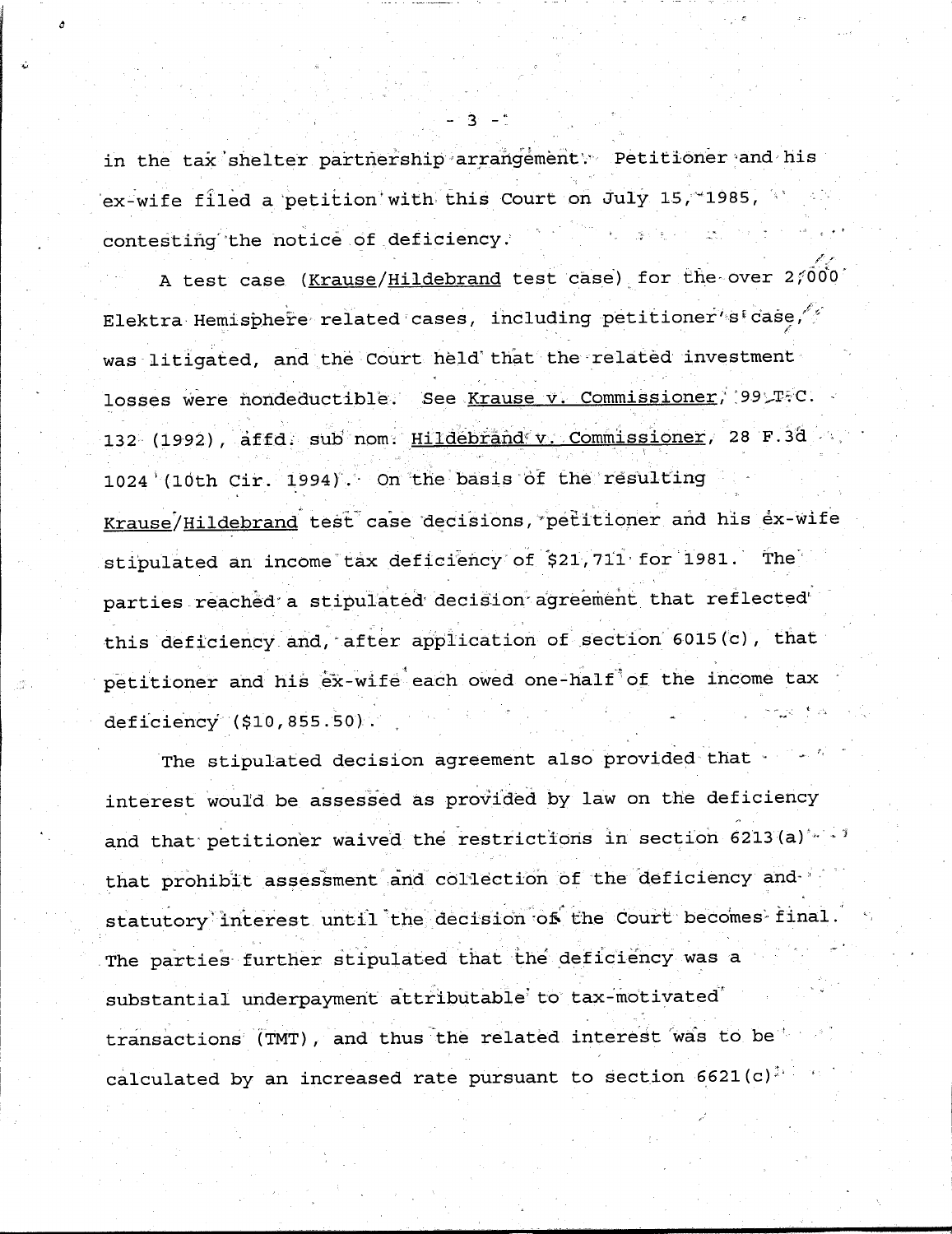(before amendment by the Omnibus Budget Reconciliation Act of . 1989 (OBRA), Pub. L. 101-239, sec. 7721(b), 103 Stat. 2399). The Court entered the stipulated decision **agreement as a decision on** October 3, 2000 .

.On March 5, 2001, 153 days after the **decision** was entered, the IRS sent to petitioner a Form 3552, **Prompt Assessment** Billing Assembly, that notified him of the **assessment** of \$10,855 .50 for the deficiency and \$81,394 .56 for the related interest that had accrued as of November 2, 2000 . The Form 3552 did not show the interest rate or any computation as to how the IRS calculated the interest charged. For over 2 years, petitioner tried to obtain from the IRS a payoff balance that included a computation of **interest** , **but the IRS** did not **respond to the request** . **The IRS** sent a statement on March 3, 2003, which reflected the \$92,250.06 owed and an additional late payment penalty of \$1,302 .66 but no computation of interest .

.Through the aid of the Taxpayer Advocate Service, petitioner finally received a computation of interest on April 7, 2003 . On April 21, 2003, the IRS received a check from petitioner for \$108,873 .24 to pay in full-the deficiency and the related interest as calculated through April 30, 2003. Along with the check, petitioner sent a letter dated April 17, 2003, stating that he retained his right to dispute items with respect to his payment .-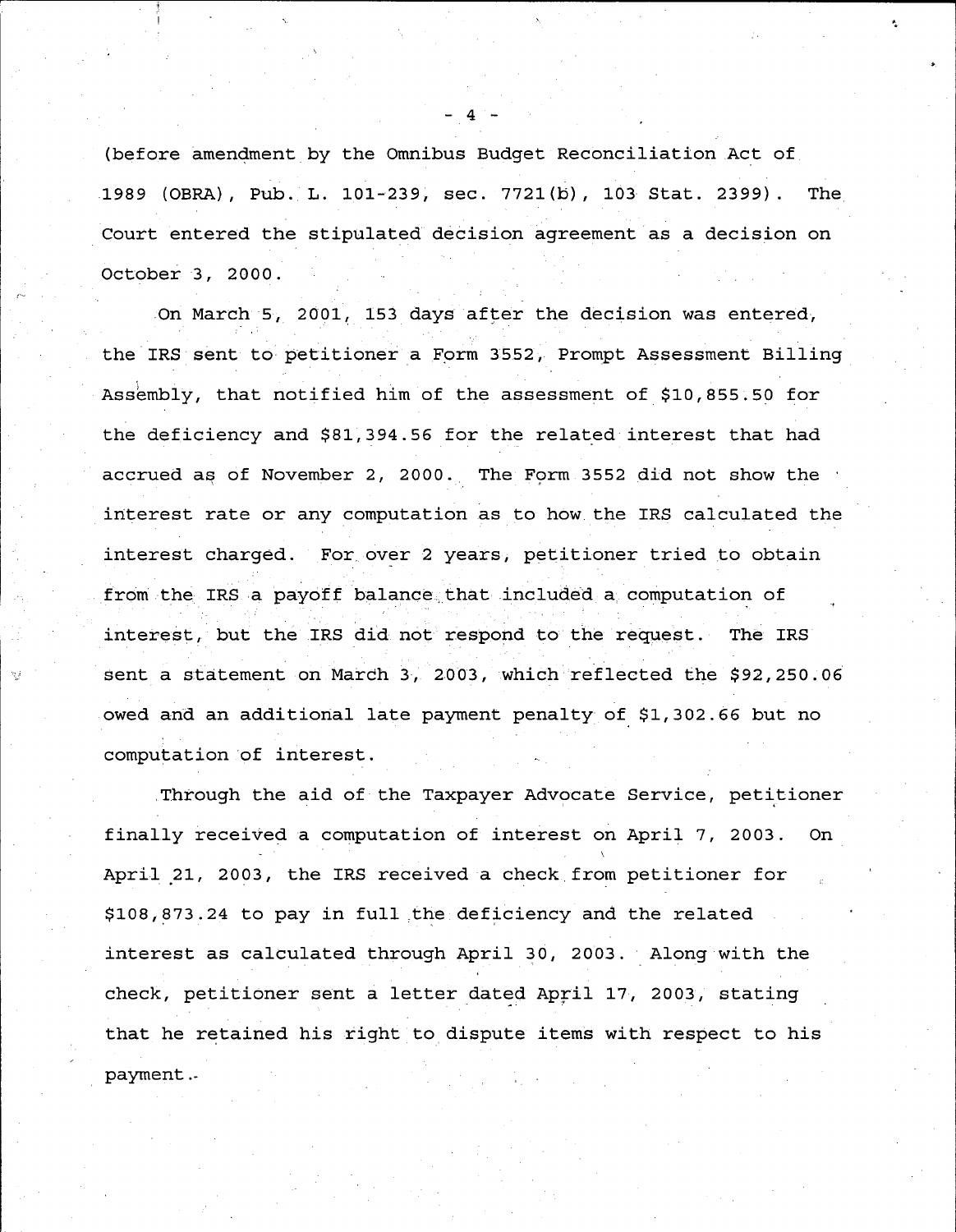**On October 3, 2003, petitioner sent to the IRS a Form 843, Claim for Refund and Request for Abatement** ., **In his Form 843, petitioner claimed that all interest for the period from March 5,** 2001 to April 7, 2003 (\$16,623), should be abated because the IRS had failed to provide petitioner with proper notice showing the **computation of interest** . Petitioner **also claimed any other interest that had accrued between April 15, 1982 and March'5,' 2001, should also be abated for any delays the IRS caused .**

The IRS rejected petitioner's request and returned it **unprocessed** , **asserting that**

**the Audit of \$21,711 .00 has been canceled on Mar . 3, 1986 . The interest charges for that Audit of** \$ **13,143 .45 were also cancelled** [ **sic] at the same time . There is no interest charged on this tax year [1981], the account is in zero balance due .**

**Petitioner** , **responding-through a certified letter, requested either a refund of his payment or the processing of** his **Form** 843 . The **IRS did not respond to this letter .- On May 5, 2005,** petitioner filed a Form 911, Application for Taxpayer Assistance **Order, wherein he again sought either a refund or the processing of his Form 843 . On June 29, 2005, the IRS denied any errors or delays on its part and** ultimately **denied any abatement of interest** . **Petitioner sent a request for appeal of the IRS' s determination on July 15, 2005 .**

**On December 8, 2006, the Appeals Office sent to petitioner a Partial Allowance--Final Determination letter wherein** \$**23,078 .93**

**5 -**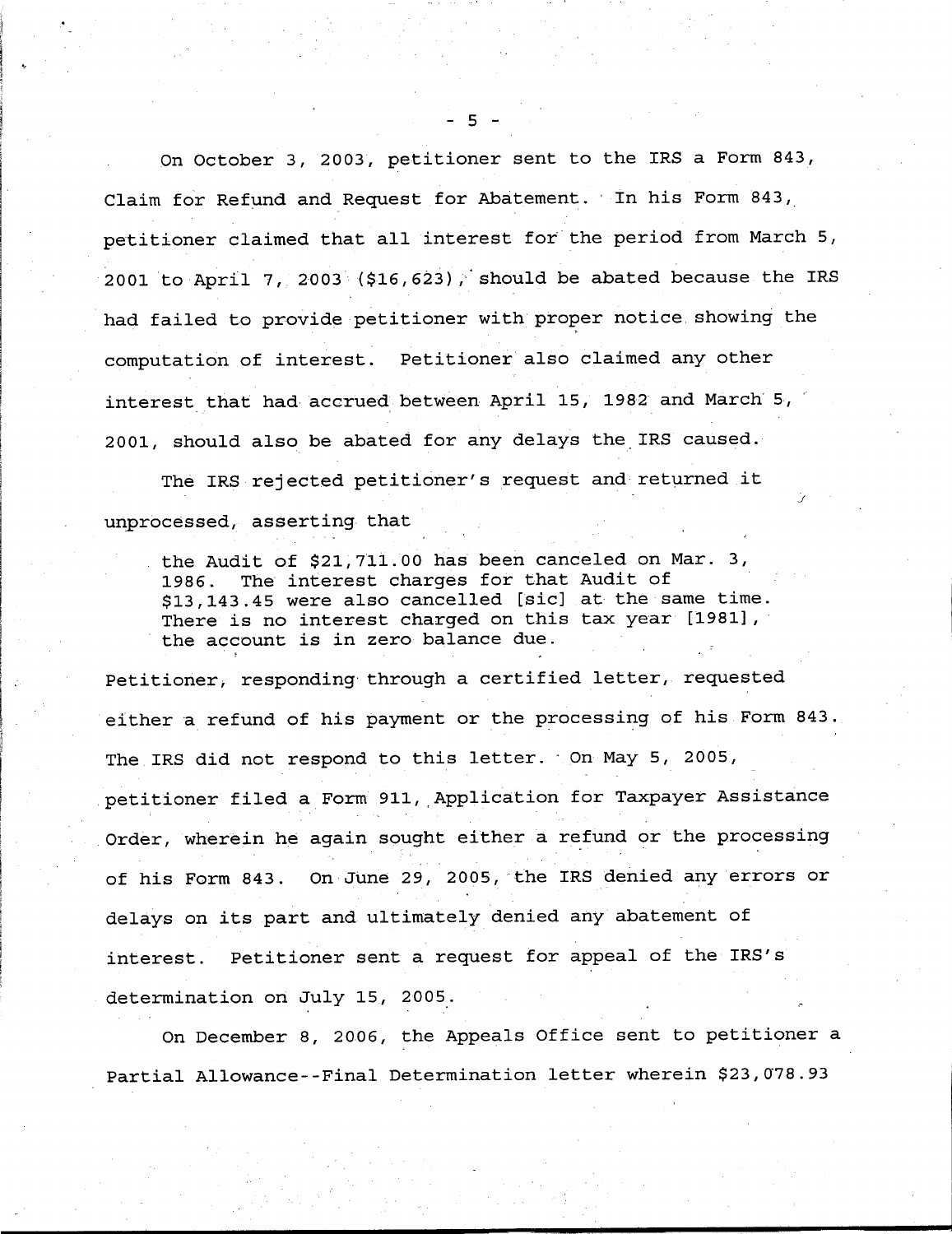was abated from the \$98,017.74 total interest that had accrued as **of April 21** , **2003 . The letter detailed the abatement as follows :**

**6 -**

| - Period |  |                                 | Abatement of Interest |            |  |
|----------|--|---------------------------------|-----------------------|------------|--|
|          |  |                                 |                       |            |  |
|          |  | June 30, 1994 to June 30, 1995  |                       | \$6,455.75 |  |
|          |  | March 5, 2001 to April 30, 2003 |                       | 16,623.18  |  |

**The balance of petitioner** ' **s'abatement of interest request ,** however, was disallowed because the Appeals officer could find no t **errors or delays on the IRS's part for the periods from April 15 , 1982 to June 29, 1994, and July 1, 1995 to March 4** , **2001 . The letter did not contain any specific information as to why the Appeals officer**. **granted or denied abatement for'the different periods .**

Within- **a Case Memorandum dated November 29, 2006, however ,** the Appeals officer explained his analysis and recommendation for **partial abatement . In making his decision** , **he reviewed all' available information and considered all concerns voiced by petitioner** . **The Appeals officer abated interest for the period from March 5, 2001 to April 30, 2003'because he determined that the failure to provide petitioner with the requested interest computation and current payoff was an "unreasonable delay by an officer or employee of the IRS in performing a ministerial act ."** The Appeals officer found that the IRS caused no delay from July **15, 1985 through January 3, 1991, and May 17, 1996 through October 3** , **2000, because Court records showed significant activity taking** place **during that time with** respect **to**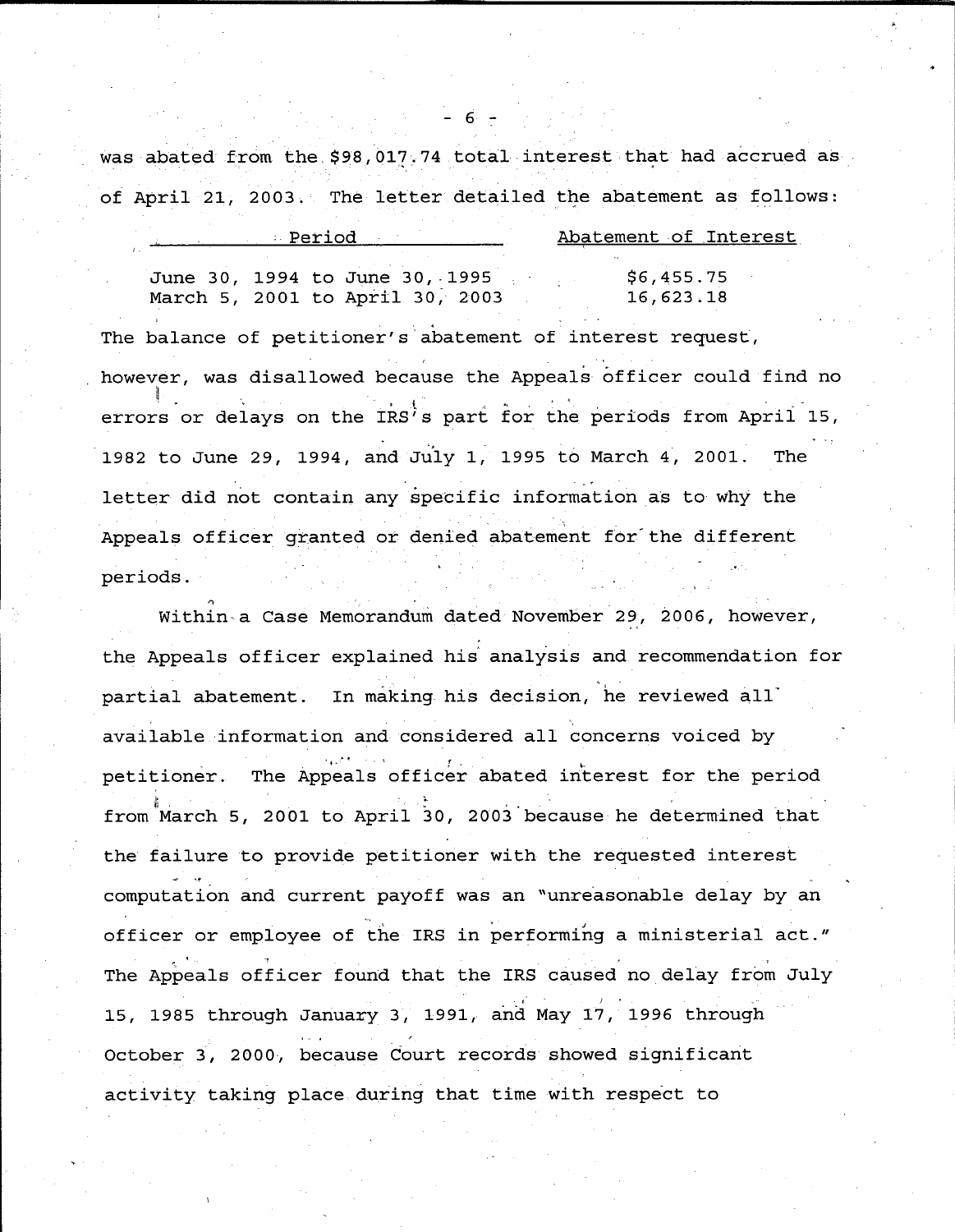**petitioner** ' **s cases . He also found that the period**- **of accrual caused by the'pendency of the Krause** /**Hildebrand test case, which** was decided on appeal in June 1994, was not due to the delay of **any ministerial act of the IRS .**

The Appeals officer thus determined that the only **unexplained gap in time was from June 1994 until May 17, 1996, during which there was** no Court activity **and no record of IRS** activity. However, the Appeals officer also concluded that some **actions with respect to** the Court **proceedings and settlement deliberations must have occurred during the unexplained 2-year** period, even though none were reflected in the materials he **reviewed** . **The Appeals officer allowed a 1-year period of abatement of interest for petitioner** , **which he designated to be from June 30, 1994 to June 30, 1995 .**

#### **. Discussion -**

**Under Rule 121, a**` **summary adjudication may be made**

**if the pleadings** , answers to **interrogatories, depositions** , **admissions** , **and any other acceptable .materials** , **together with the affidavits, . if any, show that there is no genuine issue as to-any material fact and that a decision may be rendered as a matter of law . A partial summary adjudication may be made which does not dispose of all the issues in the case . [Rule 121(b) . ]**

**For reasons set forth below, we conclude that there is no genuine issue as to any material fact . .**

**Petitioner bears the burden of proof . See Rule 142(a) . However, respondent is in the best position to know what actions**

7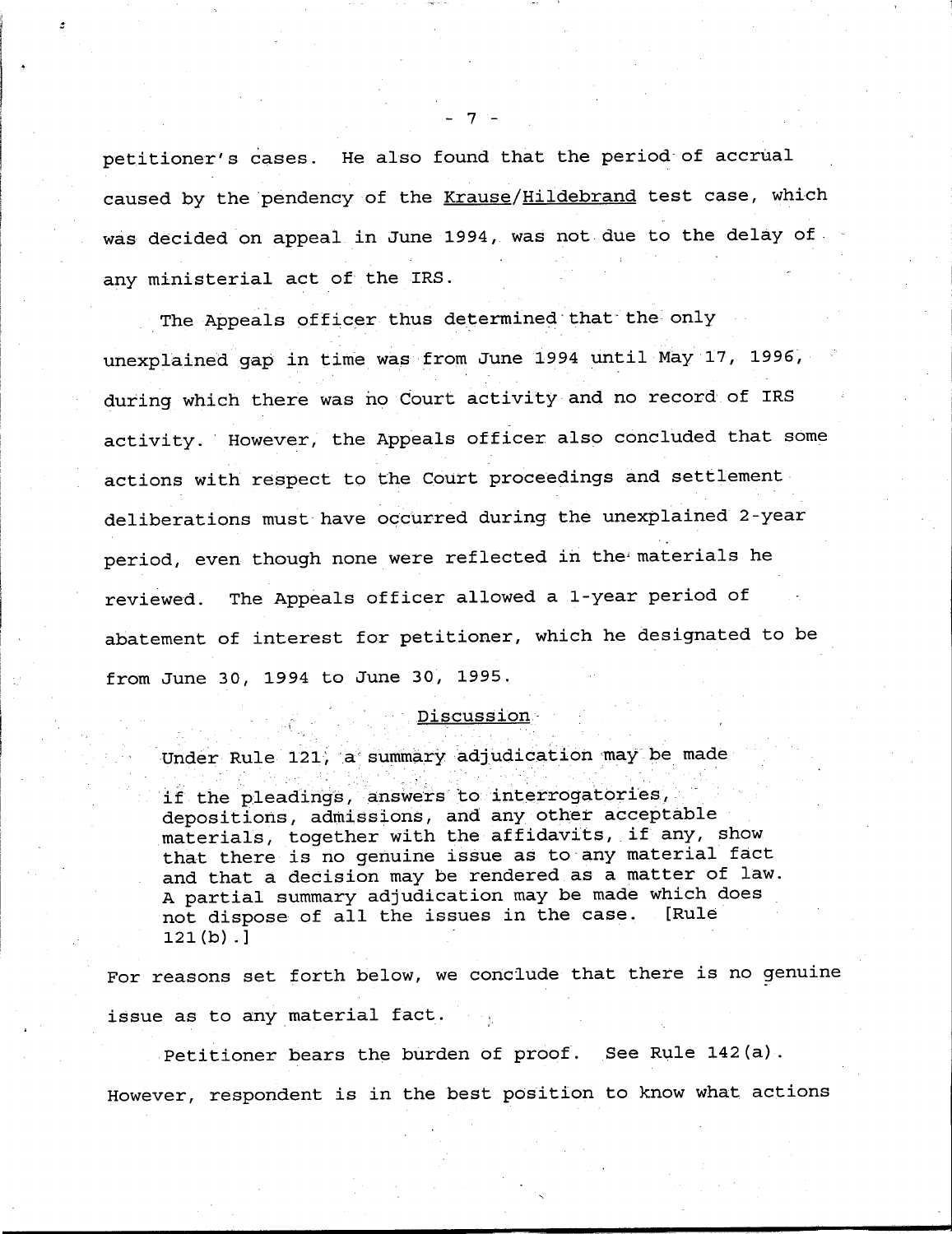'were taken by IRS officers and employees during the period for which a taxpayer's abatement request was made and during any subsequent inquiry based upon that request. See Jacobs v. Commissioner, T.C. Memo. 2000-123. To prove that abatement of interest is appropriate, a taxpayer must identify an error or  $delay<sub>f</sub>$  caused by a ministerial act on the part of the IRS and must directly link the mistake to a specific,time period during which interest accrued. Sec. 6404(e); accord Guerrero v. Commissioner, T.C. Memo. 2006-201; Braun v. Commissioner, T.C. Memo. 2005-221.

Petitioner contends that the Appeals officer's final determination, denying abatement of interest for the periods April 15, 1982 to June 29, 1994, and July 1, 1995 to March 4, 2001, was an abuse of discretion. Petitioner seeks judicial review under section  $6404(h)(1)$  and Rule 280(b) for abatement of the remaining interest of \$74,938 .81 . Respondent argues that the Appeals officer did not abuse his discretion and denies that any errors or delays occurred on the part of the IRS during these periods with respect to the interest **assessed .**

The Court may order an abatement if it was an abuse of discretion to refuse to abate interest in the final determination. Sec.  $6404(h)(1)$ ; see Hinck v. United States, 550 U.S. 501, 506 (2007) (holding that the Tax Court provides the exclusive forum for judicial review of the IRS's refusal to abate interest) . In order to prevail, a taxpayer must prove that the

**<sup>8</sup> ; - •**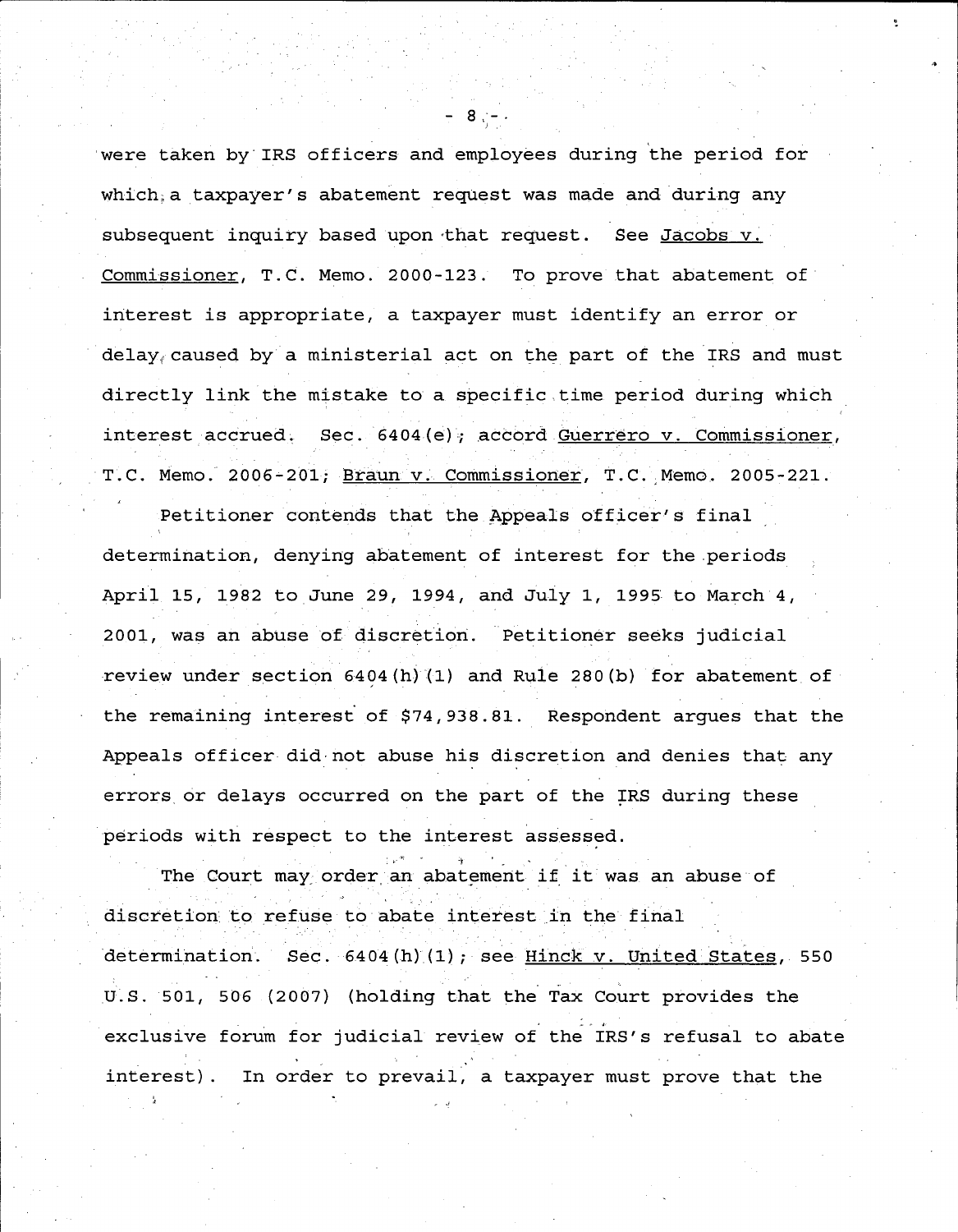Appeals officer acted arbitrarily, capriciously, or'without sound basis in fact or law. See Woodral v. Commissioner, 112 T.C. 19, 23 (1999 )

Petitioner raises four arguments to show an abuse of discretion by the Appeals officer:  $(1)$  Failure to abate interest because the IRS failed timely to assess the interest; (2) failure to abate interest caused by the IRS's erroneous application of the section  $6621(c)$  120-percent TMT interest rate; (3) failure to abate interest that accrued because the IRS delayed in applying the Krause/Hildebrand test-case decisions to petitioner's case; and (4) failure to investigate, review, or abate interest for any other periods during the time petitioner's case was pending. We **address each-** of petitioner' **s arguments .**

## 1. Error of Untimely Assessment

Petitioner alleges in his petition that the IRS made an untimely assessment after the decision entered by this Court on October 3, 2000. As a result, he asserts that "the principal and interest due" should have been abated by the Appeals officer . Respondent originally viewed this allegation as merely referring to a delay **in assessment** despite the section 6213(d) waiver paragraph in the stipulated settlement. After further discussion. with petitioner, however, respondent now understands petitioner's argument to encompass more than just a delay in the assessment. Rather, petitioner claims that the period of limitations on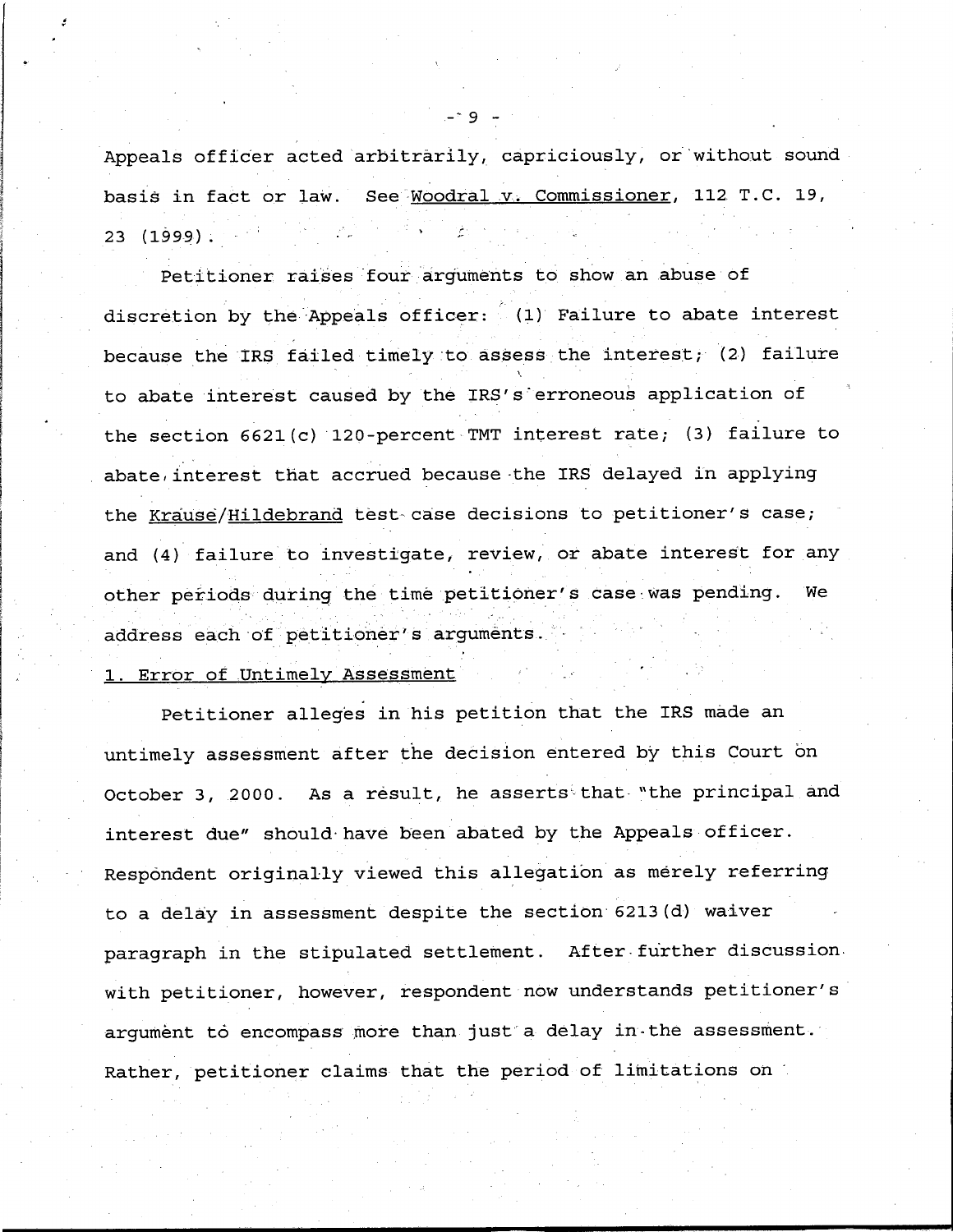**assessment** of the deficiency expired before the **assessment . See sec . .6501** ( **a) . Thus, he asserts** , **the deficiency and the interest that stems from it should be abated because section 6404(a)(2) provides that the Commissioner is authorized to abate a tax** liability that is assessed after the expiration of the period of limitations . Alternatively, petitioner argues that material **facts, such as the** dates of **the notice of deficiency and the assessment of interest** ,, **are in issue .**

Respondent contends that section 6404(b) precludes **petitioner from requesting abatement with regard to an** , **assessment** of, an income tax except as provided by section 6404(e). Because petitioner is prohibited in this manner, respondent argues that, "the Tax Court lacks jurisdiction to consider petitioner' s Statute of Limitations argument . "

The Court .has jurisdiction under section 6404(h) to review **the Commissioner** ' **s failure to abate interest under all** subsections of section 6404, and our jurisdiction is not limited to reviewing only cases under section 6404 (e). Woodral v. **Commissioner** , **supra at 22** - **23 . However** , **section 6404** ( **h) does not** authorize us to decide whether the underlying deficiency was properly **assessed** in order to determine whether interest should **be abated** . **See Kosbar v . Commissioner** , **T .C . Memo . 2003-190 . Given that this case is one "in respect of an assessment of** [income] tax imposed under subtitle A", petitioner does not

 $-10 -$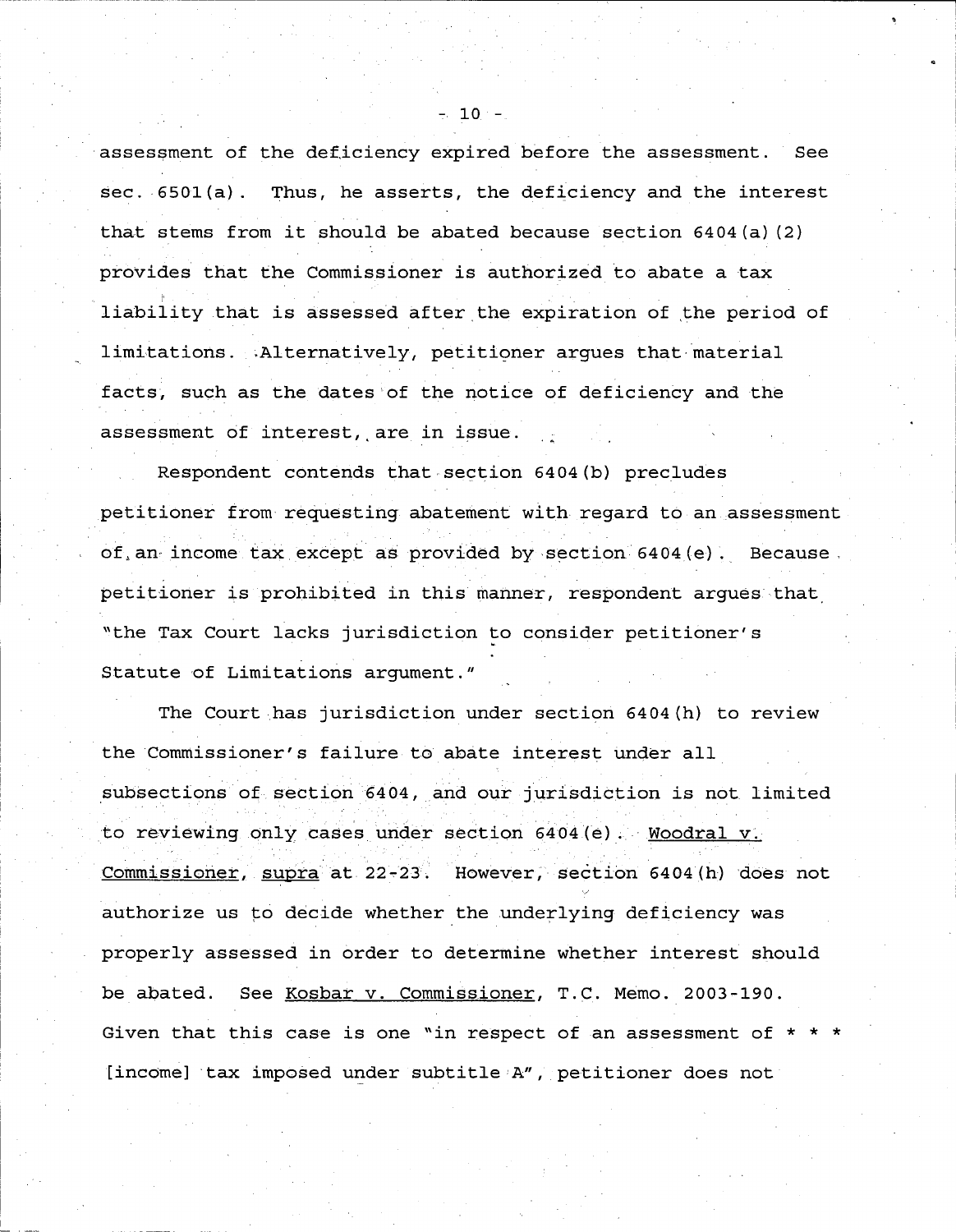$-11 -$ 

qualify for **an abatement of interest under section 6404(a)(2 Sec . 6404** ( **b) Corson v. .Commissioner**, 123 T . C,. **202 ; . 207 .n . <sup>6</sup> (2004** ) ; Asciutto **v . Commissioner** , **T .C . Memo . 1992** - **564, affd . per** order **26 F .3d 108 (9th Cir . 1994** ) . **Because section'6404(b)** applies, any dispute as to the factual dates of events that might**determine the expiration of the period of limitations on assessment is not dispositive . -**

Section 6404 (e) (1) provides in part:

**(1) In general** .-- **In** the **case of any assessment of interest on--**

.(A) any deficiency attributable in whole or in part to any error or delay by an officer or employee of the Internal Revenue Service (acting in his official capacity) in performing a ministerial act, or

(B) any payment of any tax described in section 6212(a) to the extent that any error or delay in such payment is attributable to such officer or employee being' erroneous or dilatory in performing a ministerial act,

the Secretary may abate **the assessment** of all or any part of such interest for any period. \* \* \*

(Amendments enacted in 1996-expanded the'scope of section 6404(e) to include "managerial" as well as ministerial acts, and they qualified that the error or-delay-be "unreasonable" . See TBOR 2, sec.  $301(a)$ ,  $110$  Stat.  $1457$ . Because these amendments are not effective. retroactively for tax years beginning before August 1, 1996, they do not apply to the instant case. While the Appeals officer made his determination using an'"unreasonable" standard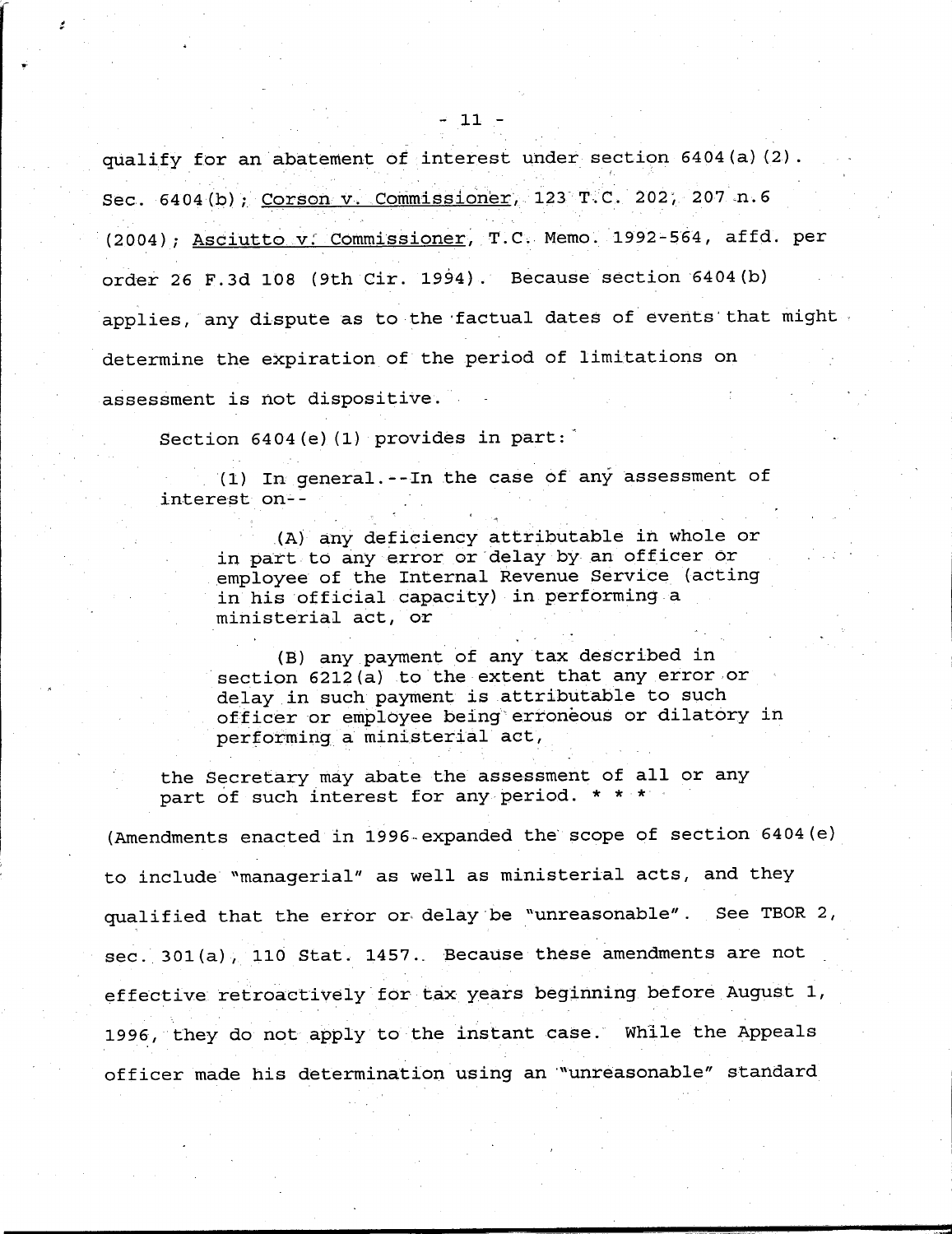for the errors and delays examined, that erroneous standard was never a deciding factor in his review.)

The term "ministerial act" means a procedural or mechanical act that does not involve the exercise of judgment or discretion and that occurs during the processing of a taxpayer's case after all prerequisites to the act, such as conferences and review by supervisors, have taken place. Sec. 301.6404-2T(b)(1), Temporary Proced. & Admin. Regs., 52 Fed. Reg. 30163 (Aug. 13, 1987). (While the final regulations under section 6404 were issued on Dec. 18, 1998, they generally apply to interest accruing on deficiencies or payments of tax for tax years beginning after July 30, 1996, and, therefore, are inapplicable to the instant case. See sec. 301.6404-2(d), Proced. & Admin. Reqs.; see also sec.  $301.6404 - 2T(c)$ , Temporary Proced. & Admin. Regs., 52 Fed. Reg. 30163 (Aug. 13, 1987) (effectuating the temporary regulations cited for taxable years beginning after Dec . 31, 1978 (but on or before July 30, 1996)).

The assessment of tax, including interest pursuant to section  $6601(e)$ , is a procedural action that does not require the use of judgment or discretion, much like the issuance of a notice of deficiency. See Corson v. Commissioner, supra at 208. In Fruit of the Loom, Inc. v. Commissioner, T.C. Memo. 1994-492, affd. 72 F.3d 1338 (7th Cir. 1996), we observed that "[a]ssessment is the ministerial act of recording a taxpayer's

 $- 12 -$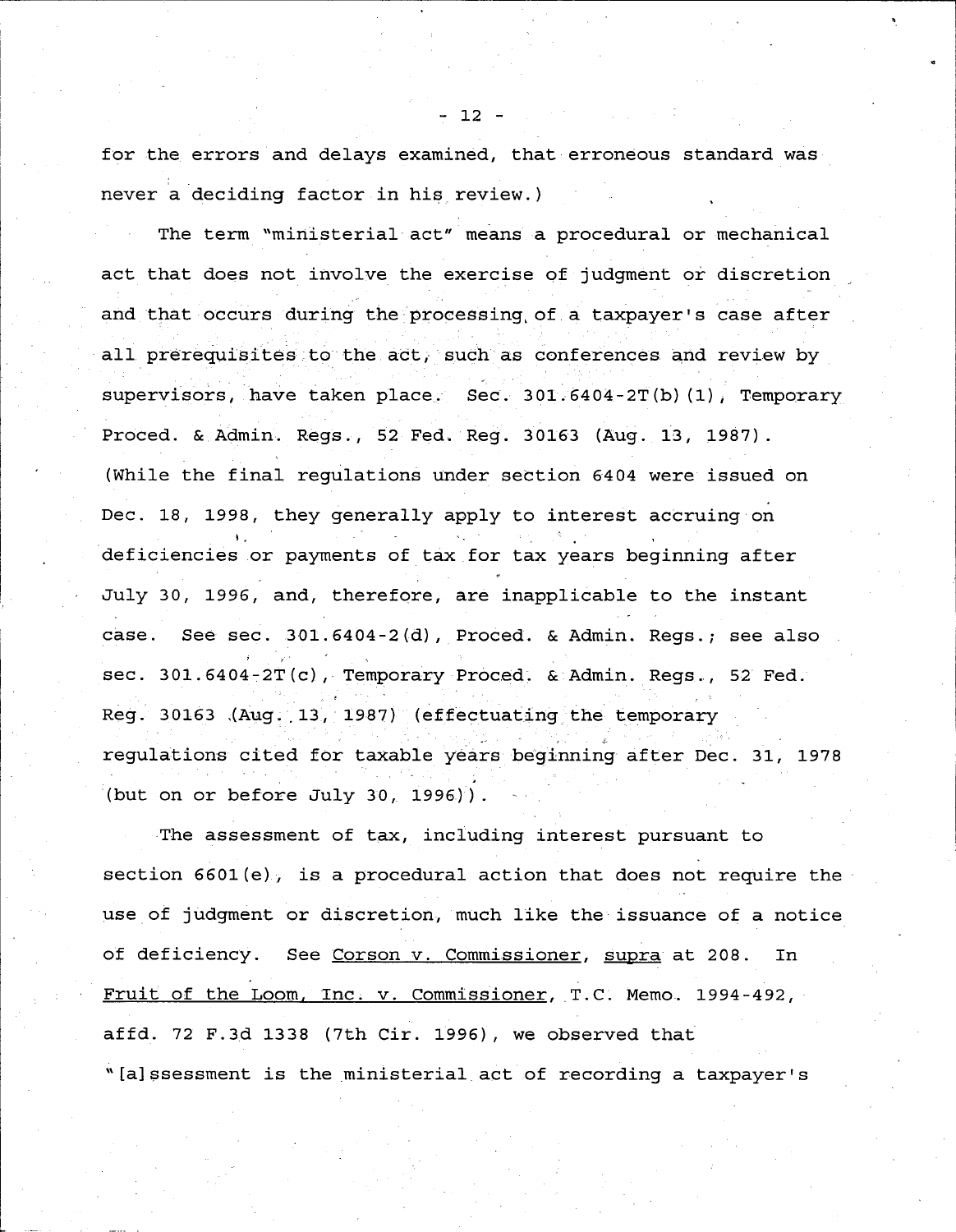**Federal tax** liability **in the office of the District Director ." Therefore** , **the assessment** of ,petitioner's **interest is a**  $ministerial$  act and qualifies for review under section 6404(e).

In his examination of petitioner's case, the Appeals officer **considered** both the **assessment issue and the period between the entered decision and the assessment date . He found no . "unreasonable** error or **delays**" by the '**IRS in** . **making .the assessment .**

Section 6213(d) permits a taxpayer to waive the restrictions under section 6213 (a) that prohibit the IRS from assessing or **collecting**, **a deficiency until the decision of the Court has become final** . **When a section 6213** ( **d) waiver on the assessment** applies, however, interest is to be suspended if a notice and  $\sim$ demand for payment is not made within 30 days after the filing of **the waiver** . **Sec . 6601** ( **c) . `Thus, interest cannot be imposed on** the deficiency for the period beginning immediately after the **30th day and ending** with the **date of notice and demand, and "interest shall not be imposed during such**. **period on any interest** with respect to such deficiency for any prior period."  $Id.$ 

**In the stipulated settlement** , **petitioner executed a sectio n 6213** ( **d) waiver, which was recorded as part of .the decision'on October 3** , **2000 . The IRS did not send a notice and demand until March 5, 2001** . **The Appeals officer failed to apply section 6601** ( **c) . As a matter of law, interest is to be abated from**

 $-13-$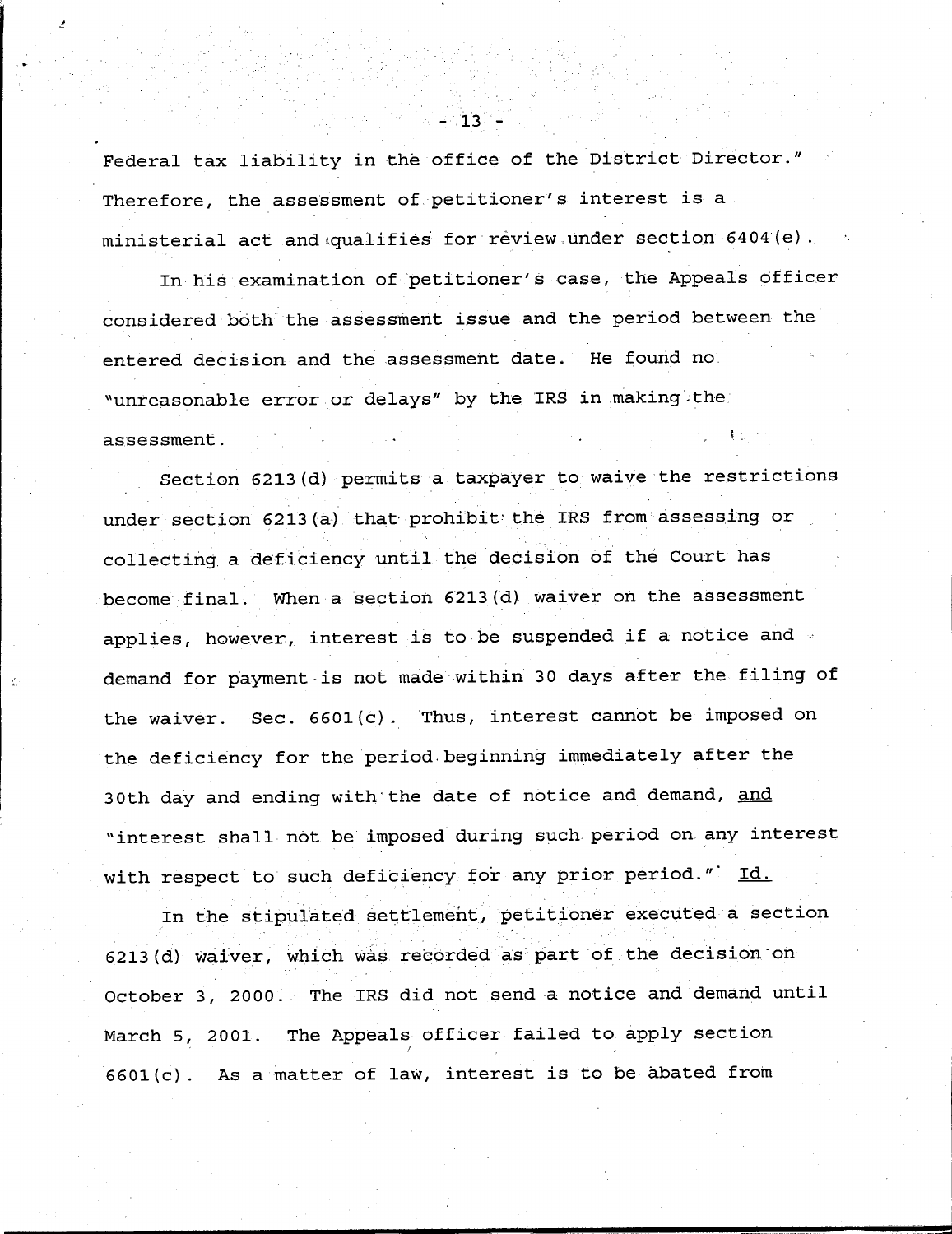November 2, 2000 (30 days after October 3, 2000) until March 4,  $2001.$ 

# 2. Error in Applying Section 6621(c) TMT Interest Rate

should have, abated a portion of the interest because the IRS erred in applying the section  $6621(c)$  TMT interest rate. Petitioner's second argument is that the Appeals officer

Section  $6621(c)$  applies an increased rate of interest on  $\cdot$ substantial underpayments of tax resulting from tax-motivated transactions. (Sec.  $6621(c)$  was repealed as of Dec. 31, 1989, by OBRA,  $sec. 7721(b)$ , 103 Stat. 2399.) - Application of this section, to Elektra Hemisphere investors was upheld by the Court of . . . . . Appeals for the Ninth Circuit in  $Hill$  v. Commissioner, 204 F.3d 1214, .1219-1221 (9th Cir .,2000)\_(following Hildebrand **V .** Commissioner, 28 F.3d 1024 (10th Cir. 1994)). A decision concerning the proper application of Federal tax law is not a ministerial act. . Sec. 301.6404-2T(b)(1), Temporary Proced.  $\&$ Admin. Regs ..., supra. As the application of section 6621(c) is an application of Federal tax law, petitioner's argument fails. The Appeals officer did not abuse his discretion in denying abatement with respect to the section  $6621(c)$  TMT interest rate. Appeals officer did not abuse his discretion in denying abate<br>with respect to the section 6621(c) TMT interest rate.<br>3. Delay in Applying Krause/Hildebrand t , ...

Petitioner's third argument is that the Appeals officer failed to abate, all, interest for the period during which the IRS, delayed applying the final result of the Krause/Hildebrand test

 $14 -$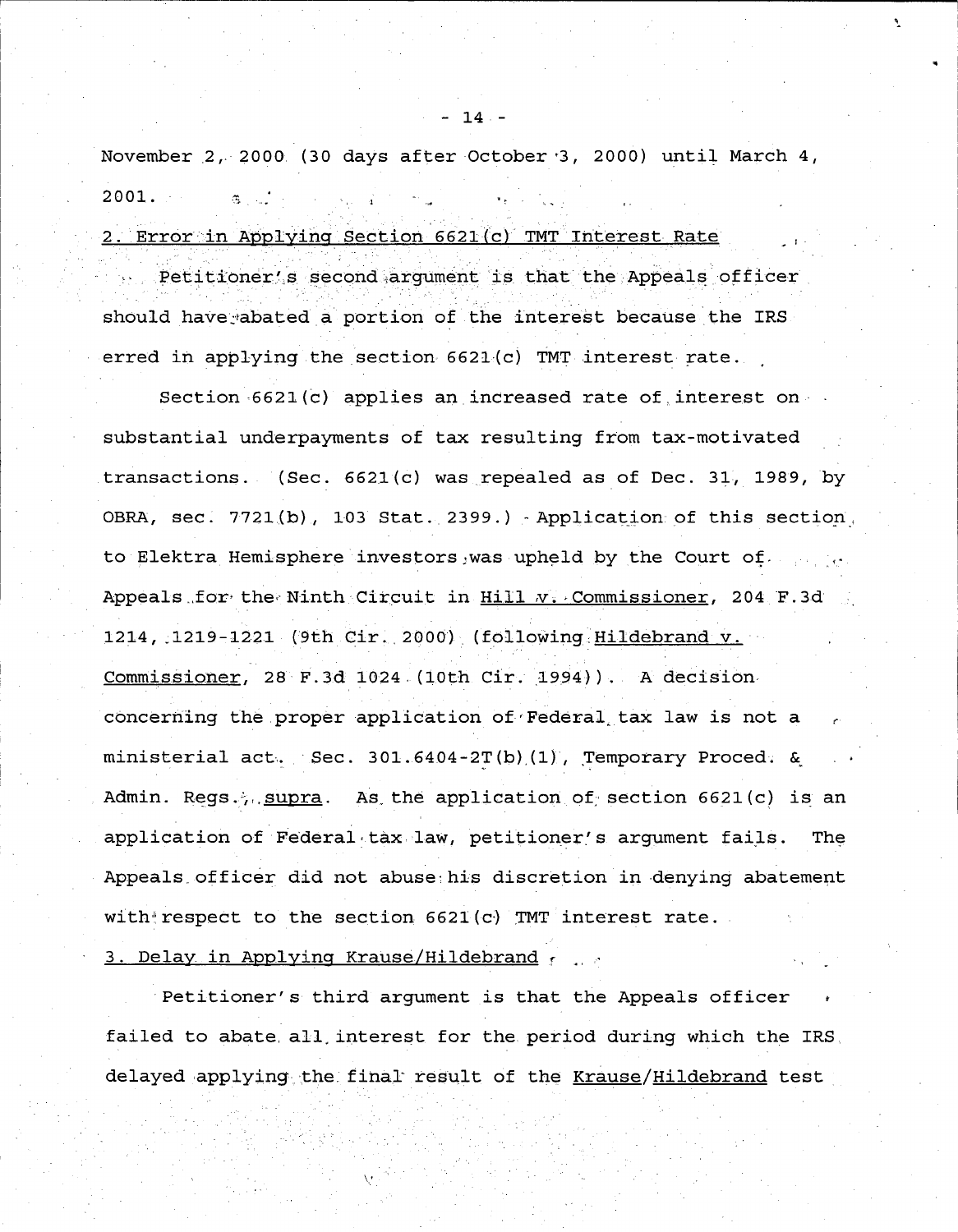case to petitioner's case. The Appeals officer, in considering petitioner's concern, determined this period to be from approximately June 1994, the month the Krause/Hildebrand test case was decided on appeal, until October 3, 2000, the day the stipulated settlement was entered as a decision in petitioner's earlier Court case. The Appeals officer determined that the only unexplained gap within this period was from June 1994 until May 17, 1996, because there was no record of Court or IRS activity during this timeframe. Even after determining a gap, however, the Appeals officer still believed that some actions arising from Court proceedings and settlement deliberations must have occurred during that time. Weighing the argument and considering Jacobs v. Commissioner, T.C. Memo. 2000-123, the Appeals officer allowed a 1-year period of abatement of interest, which he designated to be from,June 30, 1994 to June 30, 1995 .

Petitioner argues that this period of abatement should be greater in scope because of the recognized "delay" in applying the Krause/Hildebrand test case final decision to his case. However, the mere passage of time during the litigation phase of a tax dispute does not establish error or delay by the Commissioner in performing a ministerial act. Lee v. Commissioner, 113 T.C. 145, 150 (1999); see Beagles v. Commissioner, T.C. Memo. 2003-67. Respondent's decision on how to proceed in the litigation phase of the case necessarily

 $-15 -$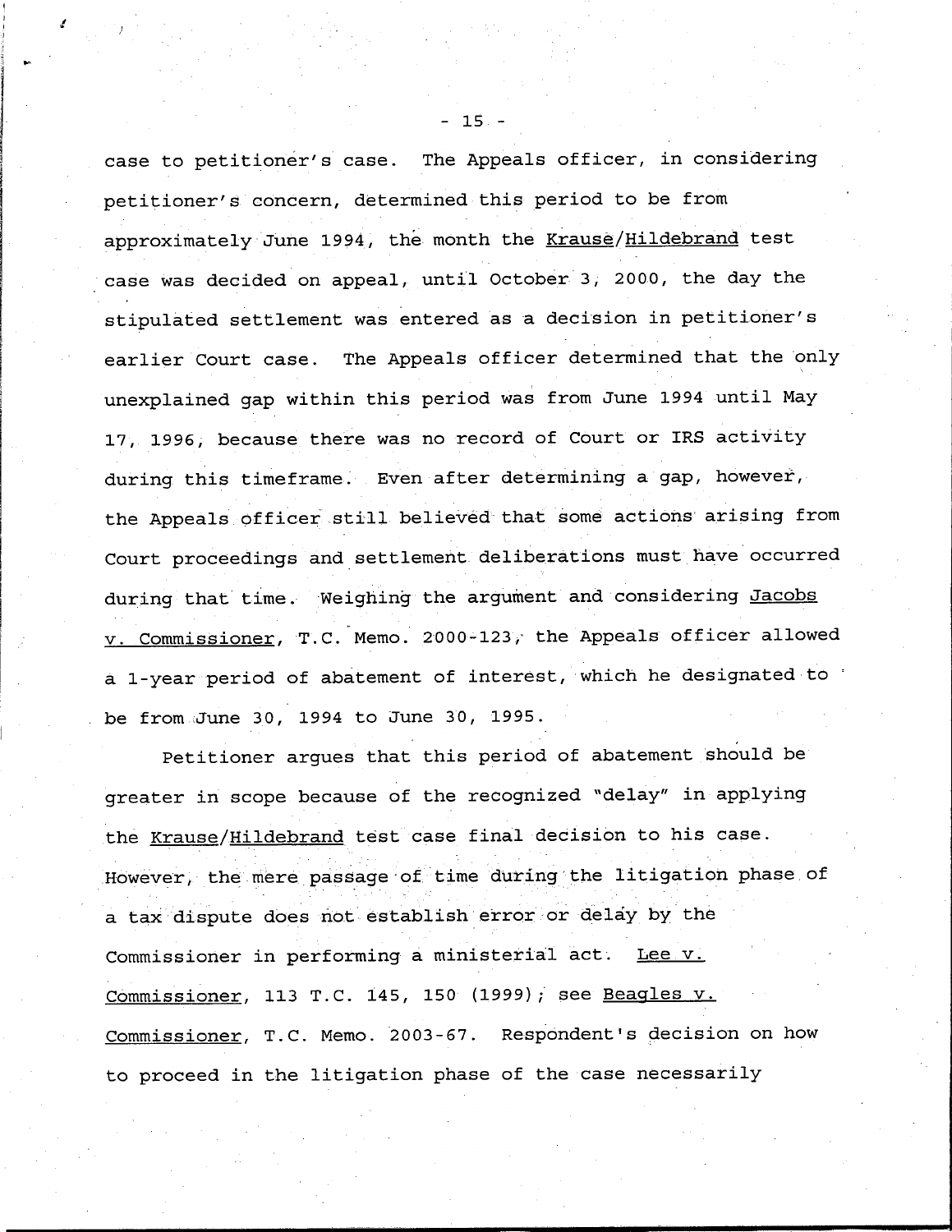required the exercise of judgment and is not a ministerial act. See Lee v. Commissioner, supra at 150-151. The Appeals officer acted within his discretion in granting this 1-year abatement, and respondent does not contest his decision. Petitioner has not established that greater abatement is justified. See Beagles v. Commissioner, supra.

### 4 . Any Other Delay

Petitioner's last argument is that the Appeals officer failed to investigate, review, or abate interest for any other periods during the time his case was pending in this Court.

.Section 6404(e) is not intended to be routinely used to avoid payment of interest; rather, Congress intended abatement of interest only-where failure to do so "would be widely perceived as grossly unfair." H. Rept. 99-426, at 844 (1985), 1986-3 C.B. (Vol . 2 **) ;"1,, 844 ; S . Rept .** 99-313, at 208 (1986), 1986-3 C .B . (Vol . 3) .1, 208 . A request demanding abatement of all interest charged does not satisfy the required link; it merely represents a request for exemption from interest. See Braun v. Commissioner, T.C. Memo. 2005-221. Such a broad claim extends beyond the intention of the statute. See H. Rept. 99-426, supra at 844, 1986-3 C.B. (Vol. 2) at 844; S. Rept. 99-313, supra at 208, 1986-3 C.B. (Vol. 3) at 208. The Appeals officer's determination not to abate interest based on petitioner's blanket

 $-16-$